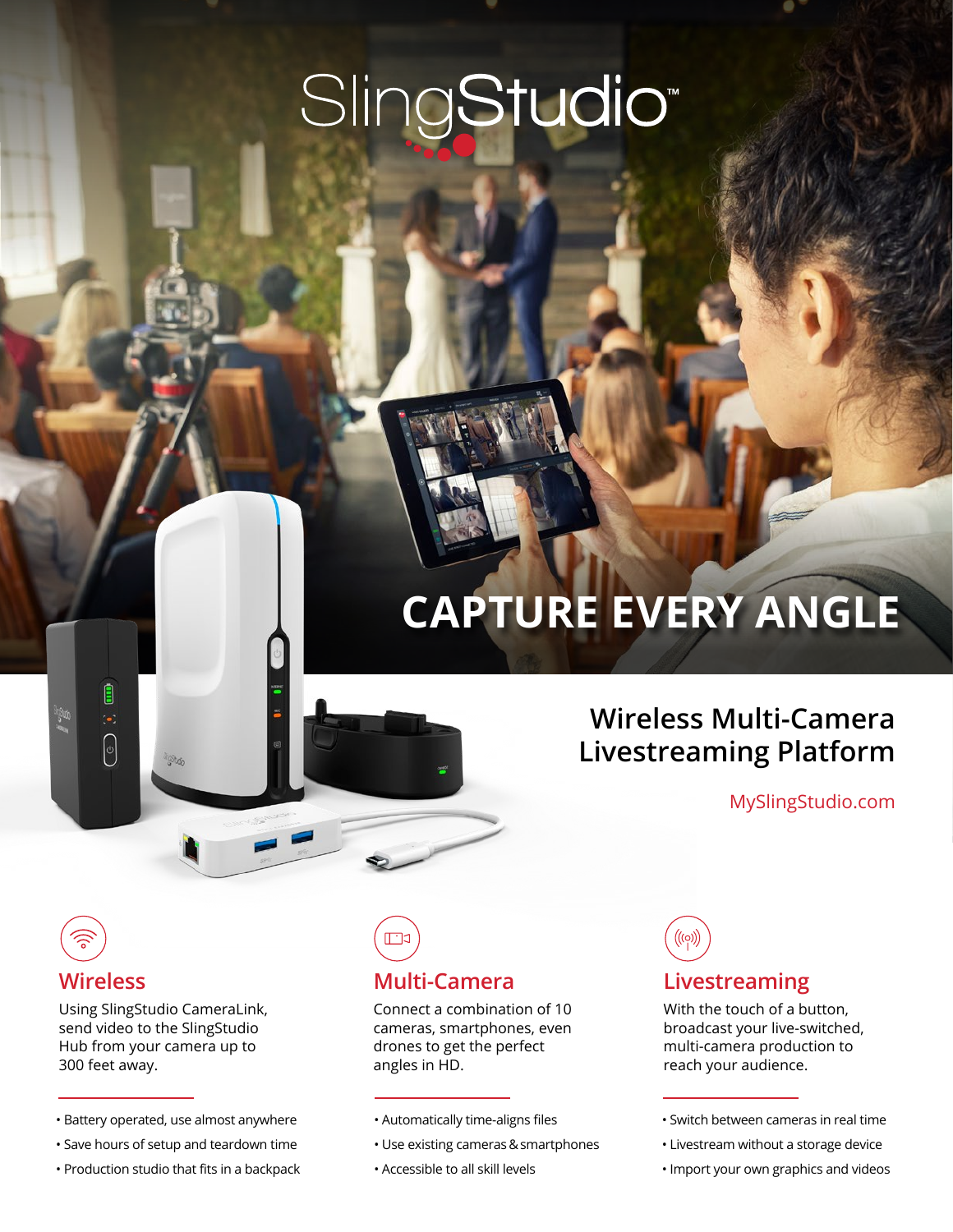## **Explore the SlingStudio Platform**

SlingStudio is the only platform that's flexible enough for every production. With our video-grade wireless technology, you can connect a combination of 10 cameras, camcorders, smartphones and even drones without cables, reducing your setup time.



## **Platform Overview**



### **Multi-camera**

Wirelessly connect a combination of 10 cameras, smartphones, even drones to get the perfect angles in HD.

#### **Livestreaming** With the touch of a button, stream your liveswitched, multi-camera production.



**Wireless** Using SlingStudio CameraLink, send video to the SlingStudio Hub from your camera up to

300 feet away.



#### **4K post-production** Import your native recordings to create 4K projects by proxy, keeping timelines and edits intact.

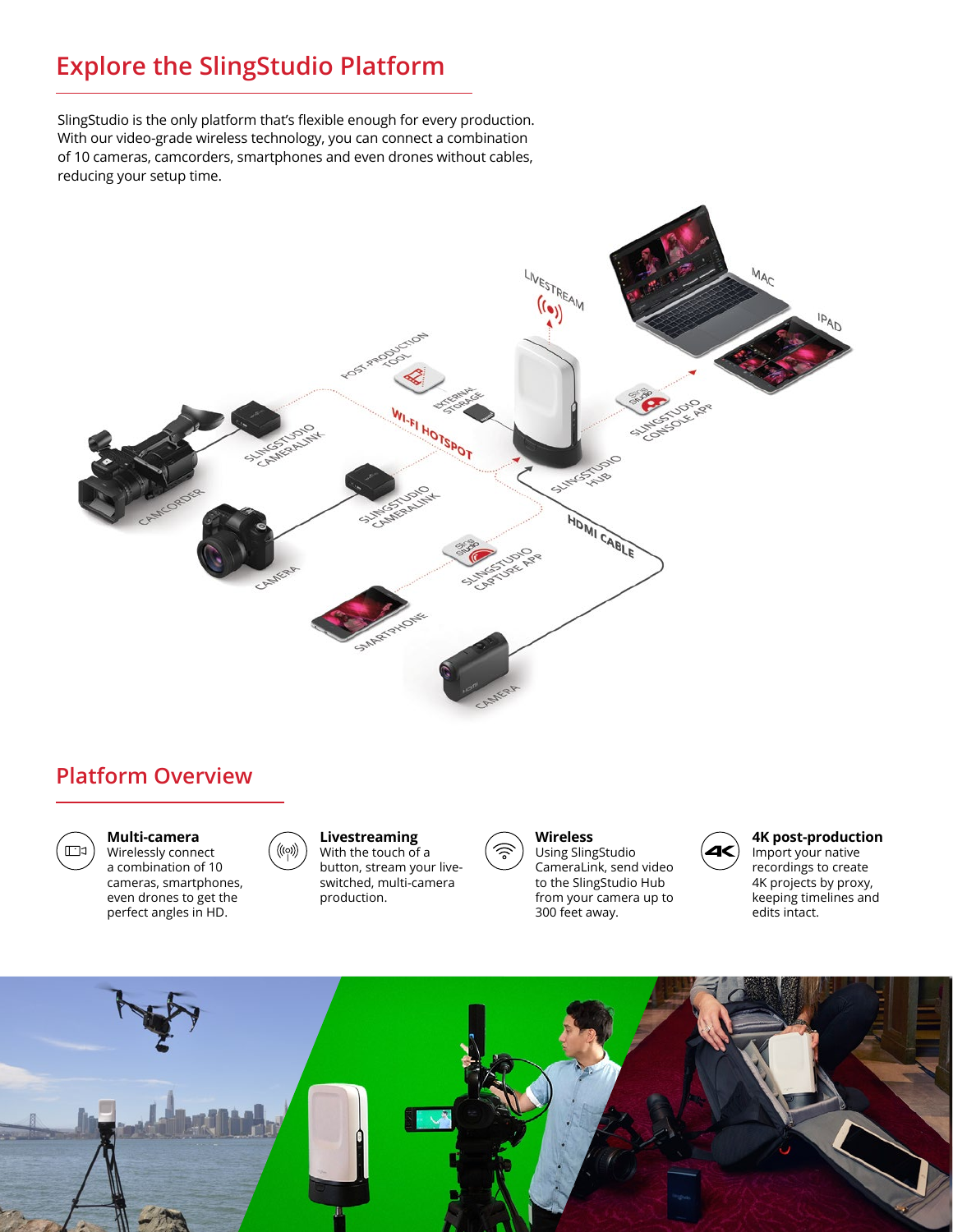## **Console App & Features**

The FREE SlingStudio Console app turns your iPad or Mac into your portable production studio, allowing you to act as director and producer simultaneously.



## **Switcher**

Switch between 10 video sources and monitor up to 4 using the Console app running on a compatible iPad or Mac.

## **Video Transitions & Compositions**

Cut, dissolve, wipe, fade to/from black; programmable transition duration Picture-in-picture (PIP), multiple split-screen views.

## **Audio Mixer**

Full audio mixer functionality with monitoring mode support.

## **Overlay Graphics & Custom Scoreboard**

Text overlays and lower-thirds. Create custom scoreboards by importing your own graphics and overlaying with elements like team names, scores, periods/innings, strikes/balls/outs, and more.

## **Import Video & Graphics**

Import multiple video clips and PNG and JPG graphics for live switching, queuing, and highlights.

## **Instant Replay & Video Review**

Replay the last few seconds of action with a single tap, or use video review mode to playback any camera angle frame-by-frame or in slow motion while your recording or livestreaming continues uninterrupted.

## **Tagging & Highlights**

Create highlight clips by tagging special moments on the fly.

## **Chroma Key & Motion Graphics**

Use chroma key (green screen) in your productions and import your own motion graphic overlays.

## **Livestreaming**

Use our FREE Capture app for your Apple or Android smartphone, or connect a CameraLink to your professional video recording device to stream multi-camera productions with live switching to Facebook, YouTube, Vimeo, Twitch, Periscope, Livestream, Restream.io, and other RTMP destinations. SlingStudio produces video in HD resolutions up to 1080p60 at bit rates up to 30 Mbps using H.264 encoding and supports 4K post-production.



## **Recording 4K Post-Production**

Get up to 7 recordings with each production, including individual camera feeds, the program recording, a quad view and line-in audio. Easily export your footage to Adobe Premiere Pro CC and Apple Final Cut Pro X from a single storage device, and the FREE SlingStudio plug-ins will automatically time-align your files so you can begin editing without having to spend hours in post-production setup time. You can also create a new program recording in 4K, in higher bit rates, or with higher quality video codecs with all edits preserved.